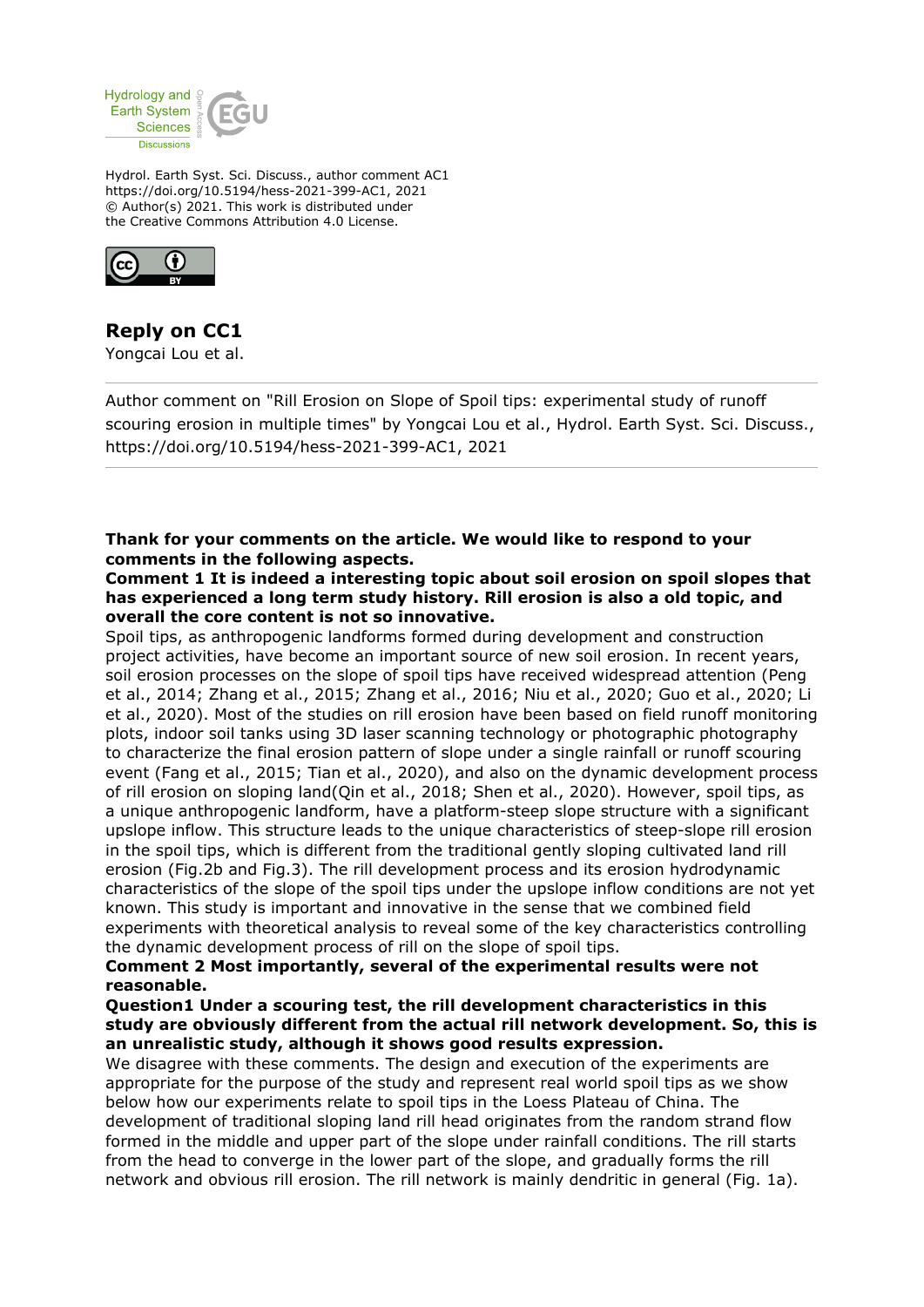The middle and lower part of the slope is often seriously eroded (Fig. 1a and Fig. 2b). For the slope of the spoil tips, when there is no obvious upslope inflow, the distribution of rills is also random, and the rill network structure has some similarity with the natural slope (Fig. 2a). The above reasons are mainly due to the rainfall generating random strand flow on the slope, and under the random strand flow, the rill develops randomly. However, when there is upslope inflow, the rill network development is different from that under rainfall alone, which is indicating the influence of the upslope inflow on the evolution of rill (Fig. 1b and Fig. 3). It is worth mentioning that the development of rill above the slope in this paper is also random. At the outlet, the water flow is evenly distributed over the entire width of the runoff plot, however, when the water flows through the " soft" part of the slope, the rills are randomly distributed.



Figure 1 a: Spatial distribution of the rill network after three rainfall events at a rainfall intensity of  $100$  mm h<sup>-1</sup> (Shen et al., 2020). b: Spatial distribution of the rill network in this study after three runoff scouring events at a inflow rate of 120 mm h<sup>-1</sup>.



Fig. 2 a: Rill erosion on the slope of the spoil tips (when there is no obvious upslope inflow), b: Rill erosion on gently sloping cultivated land.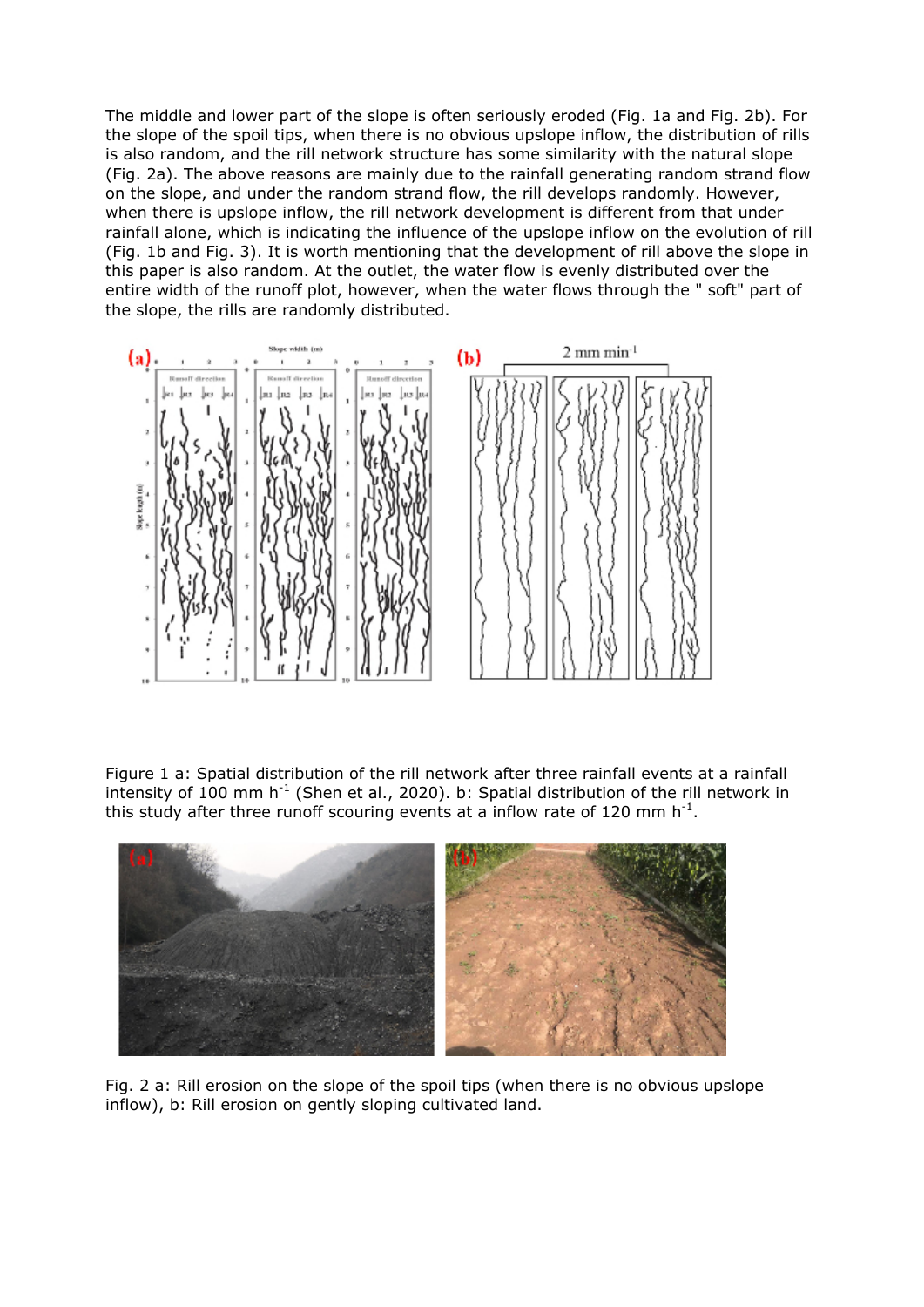

Figure 3 Field photo of rill erosion on the slope of the spoil tips (when there is a clear upslope inflow).

In addition, the flow production under rainfall conditions is a full-slope flow production, while the upslope inflow is a linear flow production. Under upslope inflow conditions, due to the attack of rills, it leads to further convergence of runoff, while the runoff in other parts is reduced or disappeared, thus scouring larger rills in the area where runoff converges, as in section 3.3 of this paper for the rill morphology evolution. Where runoff does not converge, the rill development stops.

Spoil tips are a unique man-made mound landform formed by production and construction activities, with a "platform-steep slope" structure. The development of the steep-slope rill head of the spoil tips from the large amount of runoff of the platform, and the rill is relatively stable along the development path of the steep slope, showing the overall distribution characteristics of relatively parallel rills from the top to the foot of the slope (Section 3.3 of the article) (Fig.3). Therefore, compared with the traditional sloping land rill erosion, the spoil tips rill erosion has special characteristics. The research on rill erosion and rill morphology evolution of the spoil tips are significant and address some important practical problems in.

#### **Question2 Also, rill hydrodynamic parameters? To me Reynolds number, Froude number, shear stress, etc., they are all derived from river dynamics, can you guarantee that rill flow is similar to a river?**

Rill erosion is caused by concentrated flow. Compared with waterflow in river channels, rill development occurs at steeper gradients, the rill flow depth is vastly different and the bank shapes are more irregular. However, rill flow is similar to flow in river channels in terms of sediment transport and deposition (MOSS et al., 1979). Hence, fundamental theories of streams and rivers can be applied to rill flow, and the corresponding methods and governing equations can also be used in studies of rill flow hydraulic characteristics until a more systematic and well-developed theory for rill flow hydrology is available. In addition, the rill network is the prototype of the water system development, and is also a microcosm of the water system (Raff et al., 2004). Meanwhile, variables used to characterize flow dynamics can also be used to study rill erosion according to the self-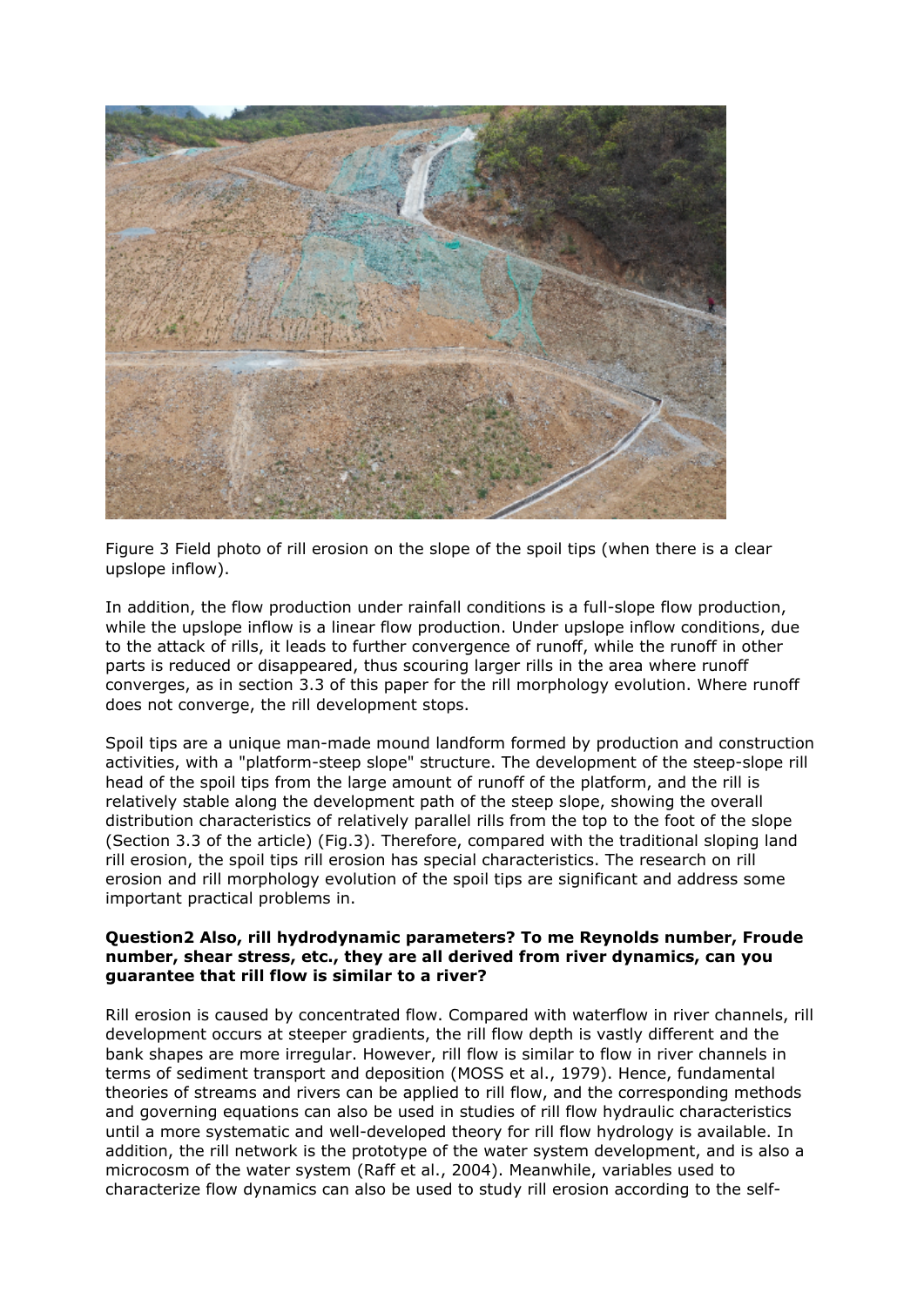#### similarity theory (Peng et al., 2015).

The descriptions of hydrodynamic parameters in the existing soil erosion studies have been based on the parameters of river dynamics, indicating that they have great potential to be used in slope runoff erosion, which can reflect the soil erosion characteristics and reveal the soil erosion mechanism to a certain extent(Shen et al., 2016; Yang et al., 2020). The application of slope erosion hydrodynamic parameters has a long history. For example, the prediction of soil erosion using simple hydraulic indicators, which are mainly empirical models because they are obtained by looking for the hydraulic indicators which are most correlated to the measured soil loss in statistical terms (KNAPEN et al., 2007). Hairsine and Rose (1992) established a rill erosion model based on runoff power. In the WEPP model, when the sediment concentration of the rill flow is less than the sediment transport capacity and the runoff shear stress of the rill flow is greater than the critical shear stress, the rill erosion is dominated by denudation. The expression of rill erosion rate is $\square$ 

$$
\frac{dG}{dx} = D_f + D_i
$$
  

$$
D_f = D_c \left(1 - \frac{G}{T_c}\right)^{c}
$$
  

$$
D_c = K_r \left(t_f - t_c\right)
$$

Where G is the sediment transport amount ( $kg·s<sup>-1</sup>·m<sup>-1</sup>$ ), Df is the rill erosion rate(kg·s<sup>-1</sup>·m<sup>-2</sup>), Di is the interrill erosion rate(kg·s<sup>-1</sup>·m<sup>-2</sup>), Dc is the denudation rate of rill flow(kg·s<sup>-1</sup>·m<sup>-2</sup>), Tc is the sediment transport capability of rill flow(kg·s<sup>-1</sup>·m<sup>-1</sup>), Kr is the soil erodibility parameter of rill $\Box$ tf is the runoff shear stress (Pa), tc is the critical shear stress (Pa).

In summary, this paper applies the hydrodynamic parameters to the study of slope rill erosion of the spoil tips with certain applicability and reference.

#### **Question3 they are the derived from the river dynamics, you can ensure that the rill flow is similar with river? Also, there are several rills on a slope (Fig.1), so how did the the rill hydrodynamic parameters obtained? flow velocity of each rill on a slope was measured? and then how did you analysis the data? can it represent the rill flow dynamics? This is not credible.**

The runoff velocity measurement scheme is adjusted according to the process of slope erosion rill development.

Runoff velocity were measured for the location of obvious strands of flow on the slope before the appearance of rill on the slope. After the rill formation of the slope, if there were more than one rill in the observed slope section, the runoff velocity of the slope section was represented by measuring the runoff velocity of each rill and calculating the average value. It should be noted that with the increase of duration and scouring times, due to the effect of headcut erosion, downcut erosion and bank landslip, resulting in changes in the rill network and runoff flow path, some rills are not measured for flow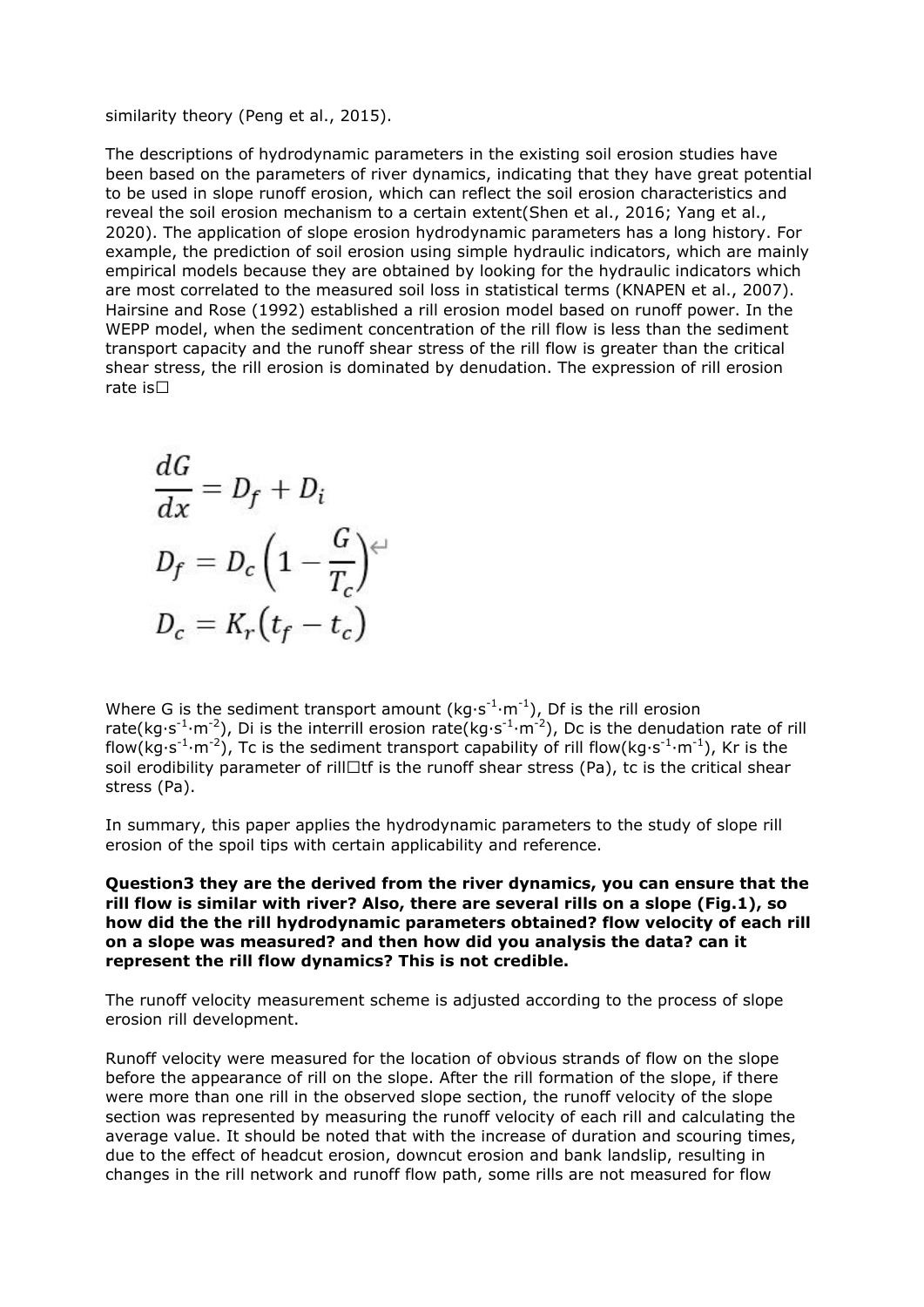velocity when there is no longer runoff in the rill. The average value of the runoff velocity of the four observation sections is used to comprehensively characterize the runoff velocity of the slope (Tian et al., 2017). Due to the shallow runoff depth of the crosssection during the whole test, the error of direct determination is large, so the average runoff depth of the slope is calculated according to the empirical formula to obtain. Other hydrodynamic parameters are obtained based on the average runoff velocity and average runoff depth, which are used to characterize the hydrodynamic properties of the rill flow.

### **Comment 3 Rainfall test or natural rainfall study is a good method for understanding soil erosion mechnism of spoil slopes, because it can represent the actual process of rill developemnt on a spoil slope.**

Thank for your suggestion, we agree with the point you mentioned. Rainfall is the main driving force in the field where there is no obvious up-slope runoff. The use of simulated rainfall and natural rainfall tests is optimal for studying rill development in this case. However, under field conditions, the runoff collected by the compaction platform of spoil tips is an important factor causing slope scour erosion and accelerating erosion of engineered landscapes (Zhang et al., 2016). The infiltration rate of the platform formed by heavy mechanical rolling is significantly reduced. Under rainfall conditions, the platform produces large concentrated runoff preferentially over the slope, and concentrated runoff rapidly flows along the edge of the platform to the steep slope, thus causing severe slope erosion. Therefore, the runoff from the platform is the main driving force for the slope erosion of the spoil tips. However, it should be noted that the rainfall also plays an important role in the rill erosion on the slope of spoil tips. We will consider a combination of rainfall and runoff in the later experiments to better and more realistically reproduce the field phenomenon.

# **References**

Fang H.Y.,Sun L.Y., and Tang Z.H.: Effects of rainfall and slope on runoff, soil erosion and rill development: an experimental study using two loess soils, Hydrol.

Process.,29(11),2649-2658,doi:10.1002/hyp.10392,2015.

Guo M.M.,Wang W.L.,Li J.M.,Bai Y.,Kang H.L., and Yang B.: Runoff characteristics and soil erosion dynamic processes on four typical engineered landforms of coalfields: An in-situ simulated rainfall experimental study,

Geomorphology.,349,106896,doi:10.1016/j.geomorph.2019.106896,2020.

Hairsine P.B., and Rose C.W.: Modeling water erosion due to overland flow using physical principles: 2. Rill flow, Water Resour. Res.,28(1),245-250,doi:10.1029/91WR02381,1992. KNAPEN A.,POESEN J.,GOVERS G.,GYSSELS G., and NACHTERGAELE J.: Resistance of soils to concentrated flow erosion: A review, Earth-Sci.

Rev.,80(1-2),75-109,doi:10.1016/j.earscirev.2006.08.001,2007.

Li J.M.,Wang W.L.,Guo M.M.,Kang H.L.,Wang Z.G.,Huang J.Q.,Sun B.Y.,Wang K.,Zhang G.H., and Bai Y.: Effects of soil texture and gravel content on the infiltration and soil loss of spoil heaps under simulated rainfall, J. Soil.

Sediment.,20(11),3896-3908,doi:10.1007/s11368-020-02729-6,2020.

MOSS A.J.,WALKER P.H., and HUTKA J.: Raindrop-stimulated transportation in shallow water flows: an experimental study, Sediment. Geol.,22,165-184,1979.

Nearing M.A.,Norton L.D.,Bulgakov D.A.,Larionov G.A.,West L.T., and Dontsova K.M.: Hydraulics and erosion in eroding rills, Water Resour.

Res.,33(4),865-876,doi:10.1029/97WR00013,1997.

Niu Y.B.,Gao Z.L.,Li Y.H.,Lou Y.C.,Zhang S.,Zhang L.T.,Du J.,Zhang X., and Luo K.: Characteristics of rill erosion in spoil heaps under simulated inflow: A field runoff plot experiment, Soil and Tillage Research.,202,104655,doi:10.1016/j.still.2020.104655,2020. Peng W.,Zhang Z., and Zhang K.: Hydrodynamic characteristics of rill flow on steep slopes, Hydrol. Process.,29(17),3677-3686,doi:10.1002/hyp.10461,2015. Peng X.D.,Shi D.M.,Jiang D.,Wang S.S., and Li Y.X.: Runoff erosion process on different underlying surfaces from disturbed soils in the Three Gorges Reservoir Area, China,